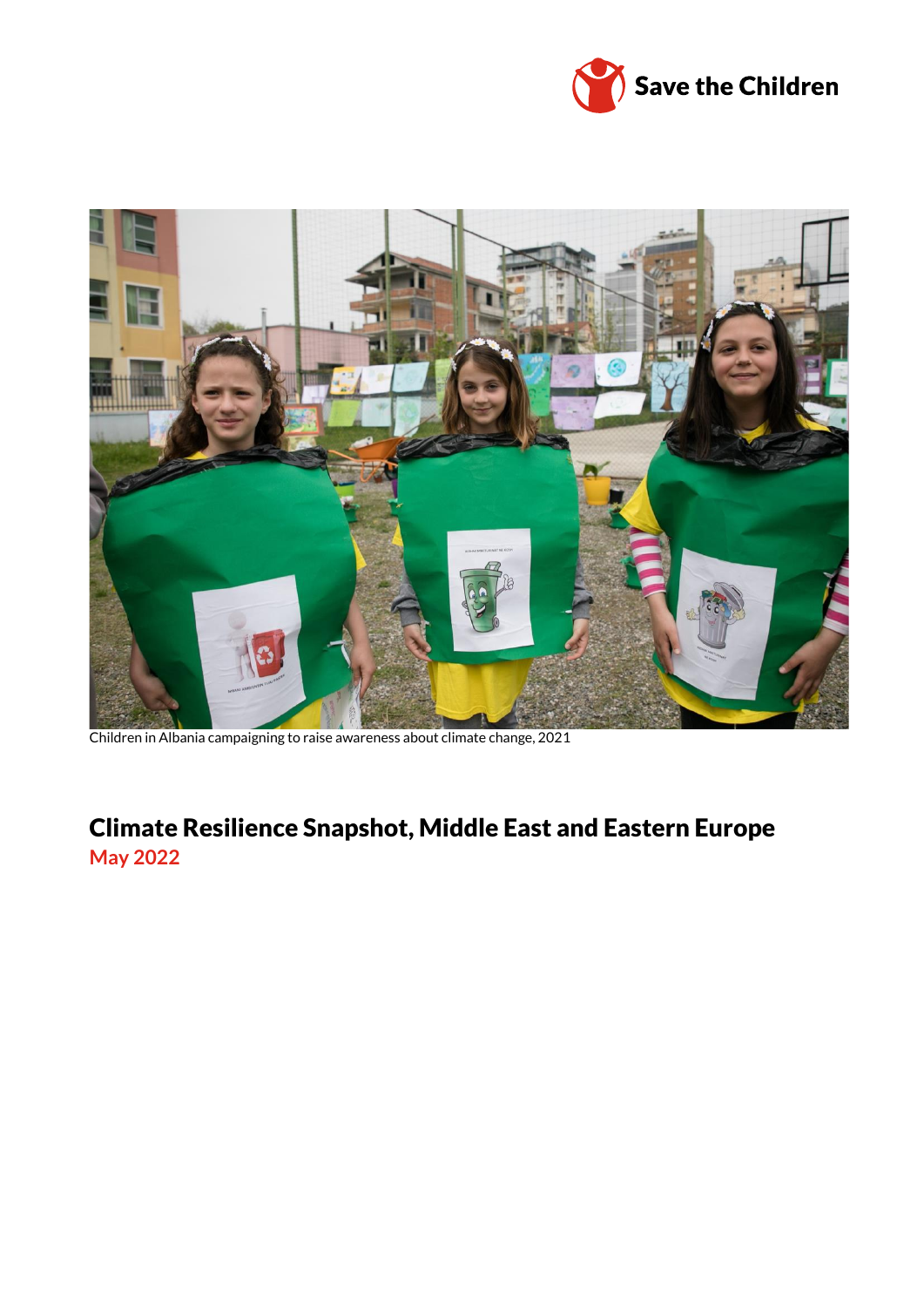## **OVERVIEW**

As the climate is changing, no country is left untouched by its impact. The regions in the Middle East and North Africa, and Eastern Europe (Balkans and Caucasus) are particularly vulnerable to the consequences of climate change.<sup>1</sup> Many of the region's countries are already facing warmer temperatures, a changing hydrology, water scarcity, and more extreme droughts, floods, melting glaciers (Caucasus), heat waves, windstorms, and forest fires.

Climate change will exacerbate environmental, economic, political, and social challenges, leading to potential further increase in inequality and discrimination in the countries in these regions already impacted by conflict, crisis, and the COVID-19 pandemic. The Middle East is expected to be among the regions hit first and hit hardest by climate change. According to Save the Children's, Born into the [Climate Crisis](https://resourcecentre.savethechildren.net/pdf/born-into-the-climate-crisis.pdf/) Report, children born in the Middle East and North Africa will face the highest increase in climate threats in the world for river floods, crop failure, and drought. Children born in 2020 will experience 4.5 times as many river floods, 4.4 times as many crop failures, and 3 times as many droughts as someone born 60 years ago. They will be second in the world only to East Asia and the Pacific for heatwaves, seeing 7.2 times as many.<sup>2</sup> Children in Europe and Central Asia will experience 4.8 times as many heatwaves, 2.6 times as many droughts, 1.5 times as many river floods and 1.7 times the number of wildfires as their grandparents' generation.<sup>3</sup> While the impacts of climate change may be less dramatic in Eastern Europe, climate change will still disrupt the lives of millions of children through rising seas, flooding and other extreme weather events. Additional climate stress on water resources and agriculture, due to an expected increase in water demand, in parallel with an expected decrease of water resources, will likely result in farmers suffering from declined land productivity.

Moreover, according to research by Save the Children on migration and climate specifically, in 2020 alone, 10 million children were displaced by extreme weather events.<sup>4</sup> Children in low to middle income countries, making up most of the Middle East and Eastern Europe region, will continue to bear the brunt of the worsening climate crisis.

*<sup>4</sup>Walking into the Eye of the Storm, Save the Children, 2021. Available from[: https://resourcecentre.savethechildren.net/pdf/Eye-of-the-Storm.pdf](https://resourcecentre.savethechildren.net/pdf/Eye-of-the-Storm.pdf)*



ı

*<sup>1</sup> Adapting to Climate Change in Eastern Europe. World Bank. © World Bank[. https://openknowledge.worldbank.org/handle/10986/2407](https://openknowledge.worldbank.org/handle/10986/2407)*

*<sup>2</sup> Born into the Climate Crisis, Save the Children, 2021. Available from[: https://resourcecentre.savethechildren.net/pdf/born-into-the-climate-crisis.pdf/](https://resourcecentre.savethechildren.net/pdf/born-into-the-climate-crisis.pdf/) 3 Ibid.*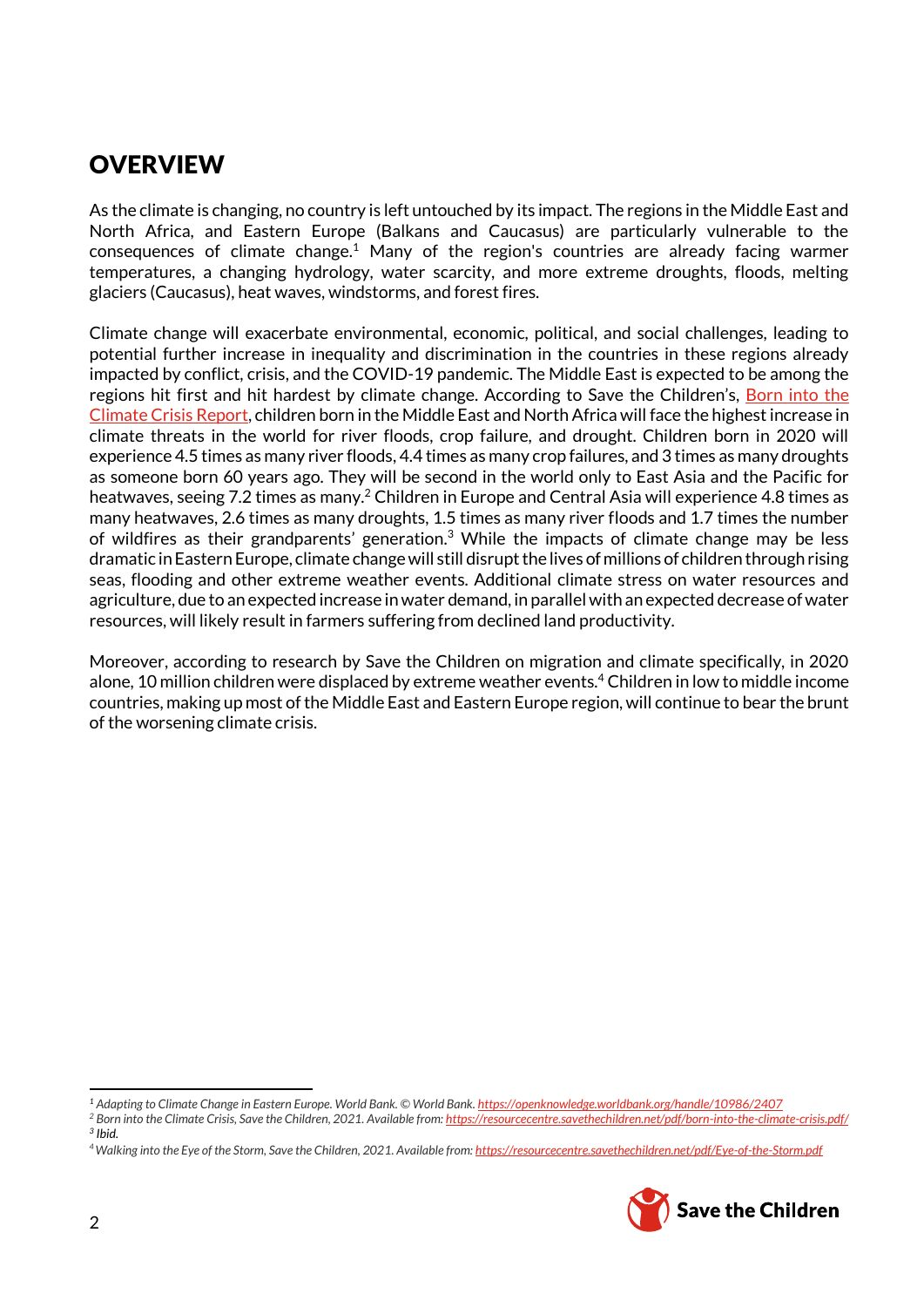## **CLIMATE RESILIENCE AS A STRATEGIC PRIORITY FOR THE MIDDLE EAST AND EASTERN EUROPE REGION**

Save the Children Middle East and Eastern Europe (MEEE) strategic priorities for 2022-2024 include climate change and economic inequality as strategic focus areas. Within this period, the region will aim for a significant uplift in the work on responding to the climate crisis. At the regional level resources will be secured to support dedicated technical capacity in the region, and new partnerships will be pursued to improve programmatic and advocacy and campaign responses, in support of communities directly affected by climate change and slow-onset disasters.

All MEEE Country Offices referred to climate change in their 2022-2024 strategies and will pursue stronger programmatic responses, build technical expertise to address challenges associated with climate change. Supporting and empowering children to have a meaningful voice in decision making on these two areas will be a key priority across the region.

Save the Children International will be launching a global, 5-year campaign, on climate change and economic inequality in 2022, Generation Hope. Throughout the next strategic period, the region will be host to two COP processes, COP27 in Egypt, and COP28 in the UAE. This presents a key and strategic opportunity to influence across these processes to ensure the meaningful engagement and participation of children, to further national level advocacy objectives through local-global approaches, and to build further strategic partnerships with civil society, international organisations, and corporate partners, among others. As part of the campaign, the Egypt CO and the MEEE regional office, co-led a climate change workshop with the [World Youth Forum](https://wyfegypt.com/) 2022 and IOM, on Youth and Climate Action. Utilising the 6 high-risk settings for climate change, identified in Save the Children's research, [Walking into the](https://resourcecentre.savethechildren.net/pdf/Eye-of-the-Storm.pdf)  [Eye of the Storm,](https://resourcecentre.savethechildren.net/pdf/Eye-of-the-Storm.pdf) the workshop supported young people to identify the key actions needed to support children and youth across these settings. Key recommendations put forward by youth taking part in our workshop were presented as part of the Forum, and the President made a clear commitment in the closing ceremony to immediately form groups of youth in Egypt and globally, to engage and participate in COP27. Save the Children are now working to try and ensure children are meaningfully engaged as part of this process.

These issues will be at the strategic forefront in the coming period as they receive heightened global attention at COP27 and 28, and Save the Children in the region will be engaging across key partners to try and ensure the meaningful inclusion of children in these processes.

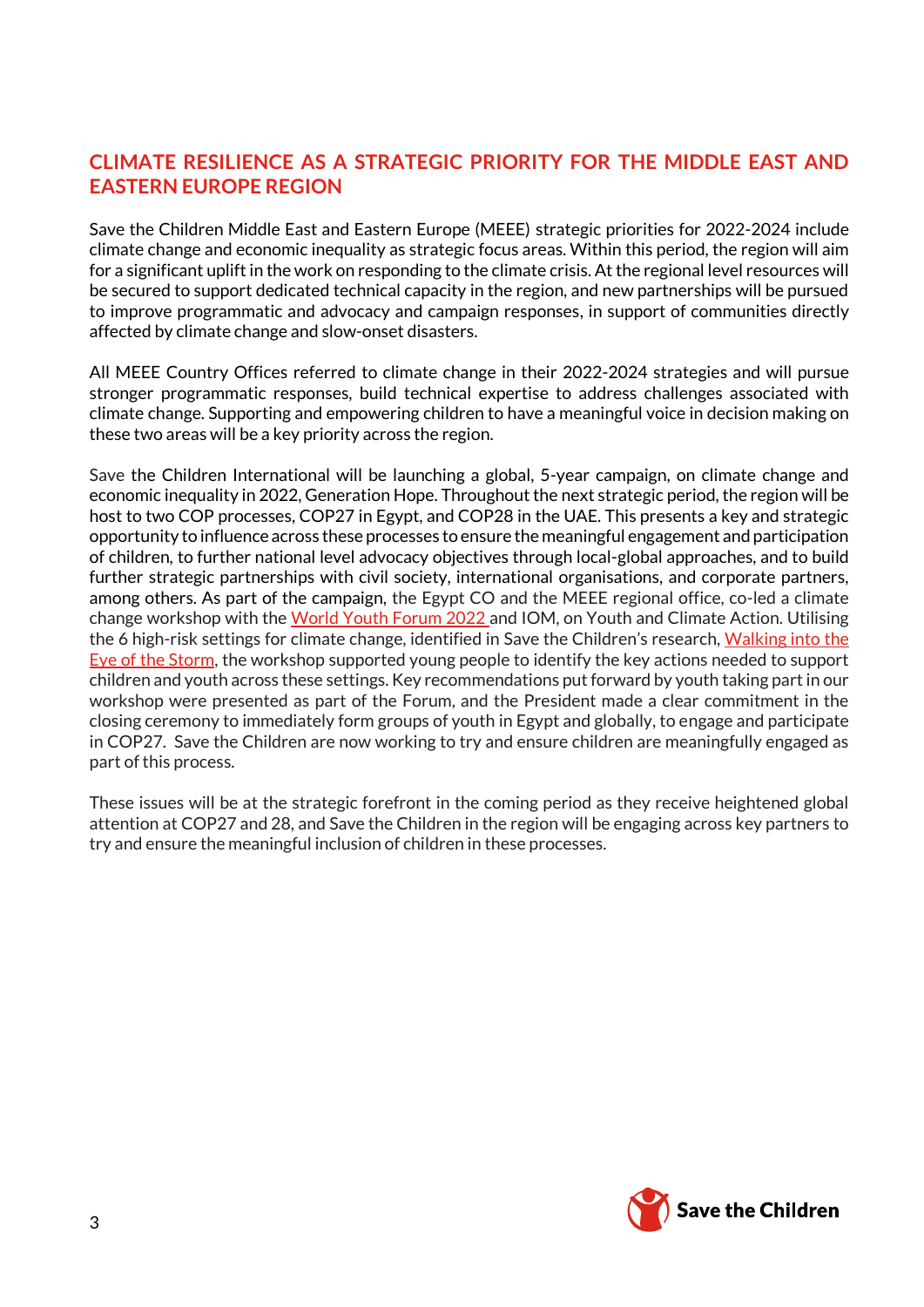# SNAPSHOT OF INTERVENTIONS

Below is a snapshot of country offices in the region that are currently engaged in climate resilience, either through a project, or through components of climate integrated within their programs such as in the field of education, voice of adolescents and youth, or child rights governance, or working on climate change in their advocacy and campaigns. The climate resilience interventions across the region are within all thematic areas, varying from child rights governance (CRG) and child participation, to water supply and WASH. Interesting examples include Albania's Children Stand Up! Project, holding duty bearers to account for climate action; projects addressing water scarcity in Iraq and Syria; campaigns and child led initiatives in Kosovo; awareness raising and child participation actions in Lebanon, Georgia, Egypt and Turkey; and North West Balkans focus on disaster risk reduction (DRR) and climate change.

## **Albania**

• **Children Stand Up! -** A joint project running both in Albania and Italy, the aim is to raise awareness on climate change among youth and the general population in Albania and Italy, and build networks connecting youth groups and schools in both countries. In Albania, they are working to: (1) promote an institutional environment open to child participation and awareness on issues related to climate change; (2) improve teachers' competences and provide quality environmental education program based on improved knowledge and tested methodologies and tools; (3) enhance students' engagement, which will translate in performing eco –actions.

Several highlights from the project successes.

- o Climate change advocacy actions led the local government to establish dedicated committees on climate change and the environment, including the representation of Children. Here is a video on ['our right to a healthy environment'.](https://www.youtube.com/watch?v=S-j-9zvN8zI)
- $\circ$  The project supported the development of the study "The impact of Air Pollution on Children's Health". The main findings and recommendations of the study were shared with Climate Change Committees and included in a Children's UPR alternative report.
- $\circ$  An Educational Kit, including lessons ready to use in classes and targeting different age groups, and other kinds of materials such as video, activity sheets, infographics to print and hang in class have also been produced in the Albanian language.
- o Children's representatives have also been supported to participate in a [COP26](https://mobile.twitter.com/hashtag/COP26?src=hashtag_click) event, 'The Future Children Want[: A child-led dialogue](https://bit.ly/3BaqPaj) o[n building a climate resilient future](https://bit.ly/3w7aHFC)'.
- **From Children to Children -** An outcome of the project Children Stand Up, was also the *[Climate](https://albania.savethechildren.net/sites/albania.savethechildren.net/files/library/Material%20informues%20per%20ndryshimet%20klimaterike.pdf)  [Change Information material](https://albania.savethechildren.net/sites/albania.savethechildren.net/files/library/Material%20informues%20per%20ndryshimet%20klimaterike.pdf)* for children, published to help children better understand climate change and the role that children as actors of change can have, leading civic awareness on the environment.
- [Underadio](https://mobile.twitter.com/hashtag/Underadio?src=hashtag_click) is a children's radio internet platform, used to exercise their right to speak out & raise their peers' awareness on climate change issues. It's an online radio platform for and by children to spread out their messages and i[s available to listen to here.](https://mixcloud.com/underadioalbania/…)

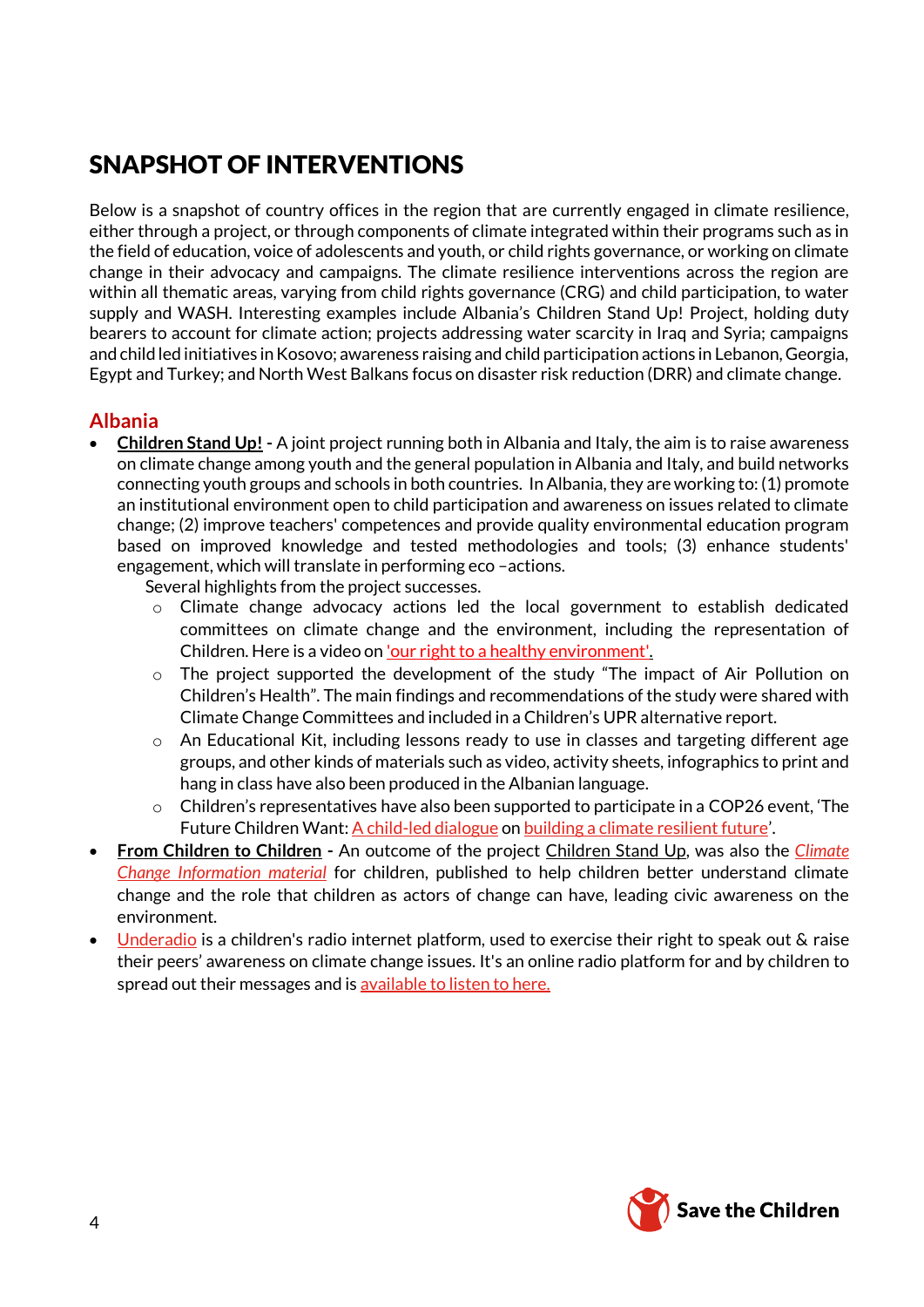## **Egypt**

- **[Supporting Young People via Civil Society Actors and Youth Groups in Syria and Neighboring](https://ams.savethechildren.net/awards/details/18061)  [Countries,](https://ams.savethechildren.net/awards/details/18061) (Al Bawsala):** Within the Egypt component of this regional project, Save the Children partnered with the local Banlastic Egypt social enterprise, that aims to ban single use plastic (SUP) by changing single use plastic consumption behaviour in Egypt. In this partnership, the aim is to transform Alexandria's districts into green spaces by having plastic free districts, efficient waste management systems and encouraging sustainable transport in Alexandria. The project approaches local businesses offering alternative eco-friendly options, such as they introduced reusable packaging and offered it for free to local shops as a pilot. Within the project young people have been reaching out in the community and volunteers have been mobilized to support them. The project also encouraged using bikes and installed bike racks in the district and is going to install vending machines to collect recyclable plastic bottles.
- Save the Children Egypt are leading much of our work engaging on **COP27**, which will be hosted in Sharm El Sheikh this year. This includes the meaningful engagement of children throughout the year and advocacy towards their inclusion in the COP itself.

## **Georgia**

- **Situational Analyses of Climate Change Knowledge:** In June 2021, Save the Children initiated an online quantitative [survey](https://forms.gle/yizErWjSWZcj8K53A) among school students in the capital Tbilisi, in order to gain information on the level of awareness on climate change and available sources of information on this topic. The survey was expanded to rural areas and full-scale research was commissioned. The result of the Situational Analyses identified key challenges and gaps in climate change education, levels of awareness among school age children (12-18 years) and recommendations for further advocacy.
- **Climate Change awareness video:** To support the process of popularization and awareness raising on the importance of climate change at an early age, recording and broadcasting of a short [awareness raising video](https://www.youtube.com/watch?app=desktop&v=XWie_a_SYpU&feature=youtu.be&fbclid=IwAR1nFE8fE5wCQEQvd2RzWywPLOtQBx5CbJcjcJR8YsT8MA_9dNo1nZbxRwo) on climate change on a child-led YouTube channel "Zutasani" was conducted. The target audience was children aged 6-10 and their parents. [The episode](https://www.youtube.com/watch?app=desktop&v=XWie_a_SYpU&feature=youtu.be&fbclid=IwAR1nFE8fE5wCQEQvd2RzWywPLOtQBx5CbJcjcJR8YsT8MA_9dNo1nZbxRwo) was broadcast on YouTube and Facebook.

## **Iraq**

- **"Anticipatory Action on Climate Change" project:** The objective of the project is to increase resilience of affected communities adapting to water scarcity through building the capacity of local actors and strengthening systems. SCI will work with the affected community to build capacities of local level actors, such as the directorate of water, underground water resources, planning, and mayor's office in order to strengthen relationships with national level stakeholders including the Ministry of Environment and Health. SCI will also address water shortages in some of the high prioritized areas in Khanaqin district, by working with the local directorates in facilitating digging boreholes and addressing the partially functioning water treatment plants due to low levels of water at the intake.
- An assessment has been conducted on the **impact of drought**in the Diyala province and Iraq are also included as a key case study in the Walking into the Eye of the Storm report, which included consultations with children in Iraq. 5

<sup>&</sup>lt;sup>5</sup> Walking into the Eye of the Storm, Save the Children, 2021. Available from: [https://resourcecentre.savethechildren.net/pdf/Eye-of-the-](https://resourcecentre.savethechildren.net/pdf/Eye-of-the-Storm.pdf)[Storm.pdf](https://resourcecentre.savethechildren.net/pdf/Eye-of-the-Storm.pdf)



 $\overline{\phantom{0}}$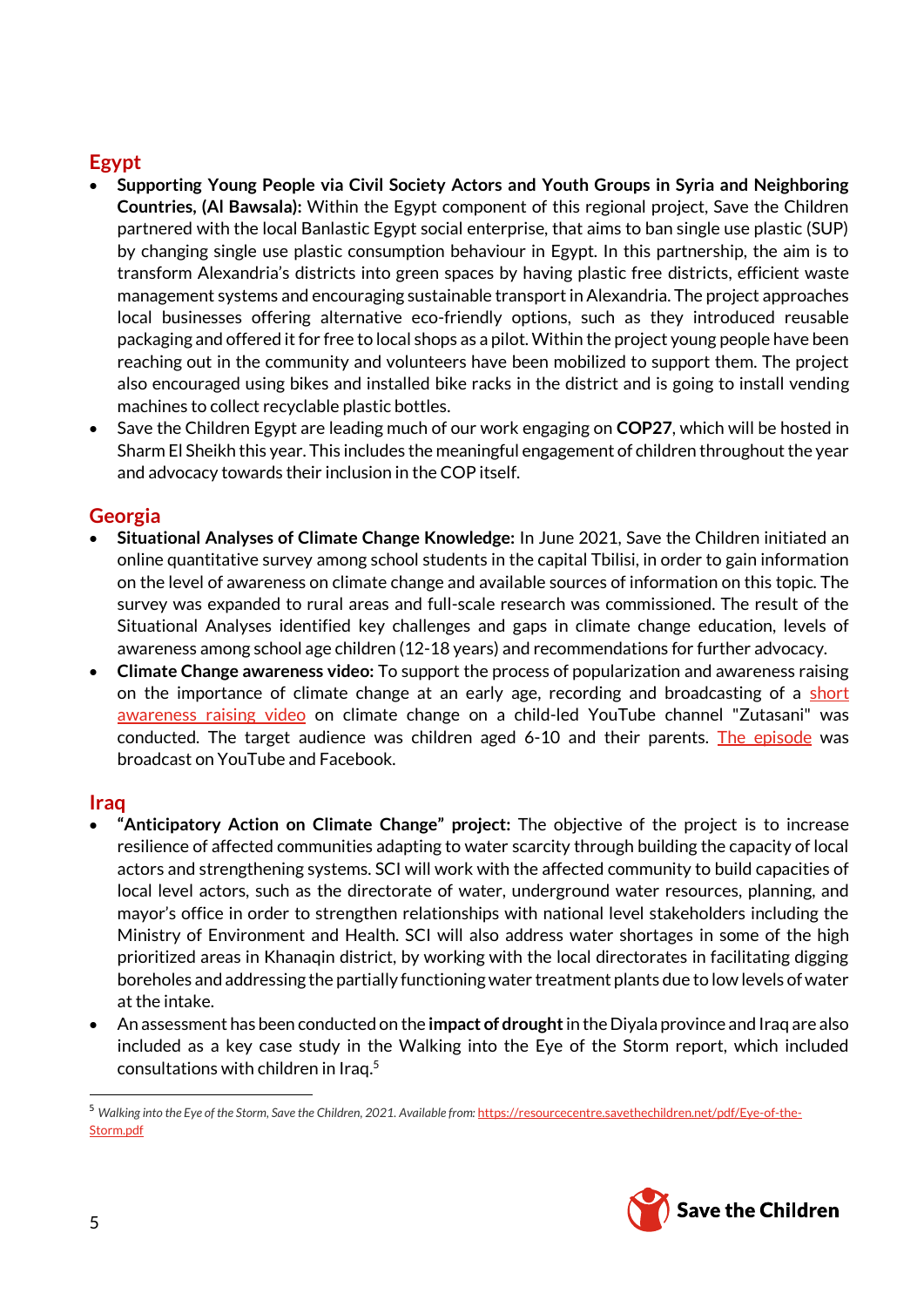- Iraq have also been speaking out on the climate crisis and water scarcity in Iraq, including working with the Syria Response Office on [a media release](https://www.savethechildren.net/news/weeks-ahead-cop26-water-crisis-iraq-and-north-east-syria-%E2%80%98creeping-every-corner-children%E2%80%99s) and related advocacy products.
- **Waste Reduction in Iraq – Scavengers Programme:** SC Iraq is working with local municipalities to support their efforts to improve community waste management systems. The first step involves building community support for garbage segregation at the household level where families in targeted program areas are encouraged to begin household waste separation for recyclable materials (e.g. plastic, metal, glass, paper and cardboard) and organic waste (food and green waste) into separate bins. In addition to awareness raising at the household level, there is much progress to be made by involving communities, startups and emerging businesses in these problems, and ensuring these groups have ownership in the solution. This programme seeks to 1. Establish a startup fostering program partnership universities of Zakho and Duhok through Save the Children's office in Duhok. 2. Kick-start business ideation initiatives that tackle issues of environmental health and garbage accumulation. 3. Support select graduates to develop ideas/application to organise recyclable waste scavengers. 4. Promote recycling of waste through systematic job creation, and enhancing economic prospects of the targeted population. 5. Contribute to the circular economy through promotion of new businesses and jobs by developing a network of scavengers through mobile app who will move waste to factories and receive payment.
- Finally, SC Iraq have also **published research** in collaboration with Oxfam and World Vision, on agriculture and climate change in **Iraq, Unfarmed Now, Uninhabited When?**

#### **Kosovo**

- **CSO Capacity Building in Climate Resilience and Child Rights Programming:** Save the Children Kosovo supported its local and regional CSO partners to integrate environmental protection and climate resilience in their child rights programming between 2020-21. 'Children's rights, environment and sustainable development' and 'Green Deal Initiatives' trainings provided the opportunity for CSO partners to support the development of child campaigns in Kosovo, Serbia, and North Macedonia [\(report\)](https://docs.google.com/document/d/10LEaapoe6OwA1Xtg6urXYwePfVmYVLuwb09s01IrM5Q/edit?invite=CIqKgdYB).
- **Supporting Children to Campaign on Climate Change and the Environment:**
	- $\circ$  Children from Child-led groups and local child-led Municipal Assemblies in Kosovo, initiated "Think of the Earth" campaign, identifying means to contribute to environmental sustainability in Kosovo through their own actions (2021). These included:
		- o [Child-led virtual consultations sessions](https://www.facebook.com/permalink.php?story_fbid=4409081919116632&id=873015802723279) on climate issues, child rights and ways of engaging to mitigate impact;
		- Ecological intergenerational camp, to exchange ideas on environmental protection, advocate with and draft [recommendations](https://kosovo.savethechildren.net/sites/kosovo.savethechildren.net/files/library/Child-led%20Ecological%20Camp%20%27Think%20of%20a%20Better%20Earth%20for%20Children%27.pdf) to the Minister of Environment on recycling, securing renewable energy and environmental education in schools.
	- $\circ$  Child-led groups in Kosovo, Serbia, North Macedonia, Ukraine, and Moldova utilized safe venues t[o express their views on climate issues in their countries](https://www.facebook.com/savethechildrenkosovo/posts/4617415705043079) and exchanged ideas on different 'calls [for action'](https://www.facebook.com/savethechildrenkosovo/posts/4627060807411902) to duty bearers in their respective countries (2021).
	- $\circ$  Children, parents, and educators in one municipality were also supported to partner and take [action](https://kosovo.savethechildren.net/news/partnership-sustainable-development-goals-primary-school-%E2%80%98%E2%80%98tet%C3%AB-marsi%E2%80%99%E2%80%99-peja) (e.g. recycle, grow plants) toward the fulfilment of SDGs (2020).
	- o Child representative has also been supported to inform the General Comment No. 26 on child rights, environment and climate change through the engagement in th[e Children Advisory Team](https://childrightsenvironment.org/consultation/) (2021-23).
	- $\circ$  Children <u>facilitated the drafting of the Young Voices Survey</u> with inputs and recommendations to grasp young people's needs and hopes on safety, climate and their future (2021).

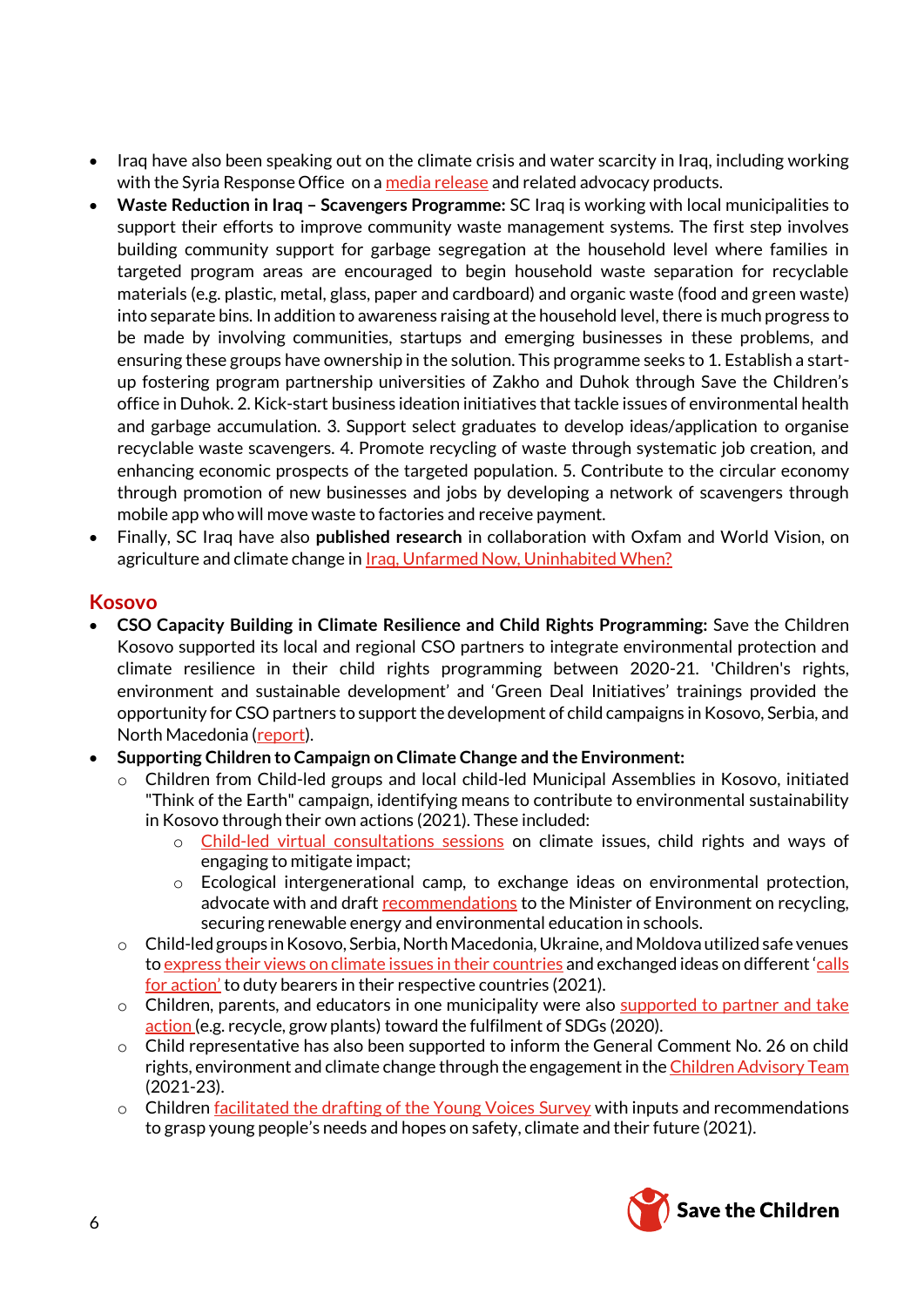## **Lebanon**

- Children have taken part in consultations contributing to Save the Children's strategy development of the new global campaign on climate change and economic inequality. Child campaigners engaged in the 2021, Save Our Education campaign, took part in a consultation to share their views on climate change and what change would look like for them.
- Children have also been supported through child rights governance programming, funded by NORAD, to engage in a climate change consultation. This consultation worked with children to identify how climate change is impacting on child rights in their lives in Lebanon.
- Children in Burj Barajne camp took part in participatory action research (PAR), where the group identified the key environmental issue of the pile up of rubbish in their community as a core concern for their health and well-being. The children identified key responsible stakeholders and recommendations to take solutions forward for this.
- Children also participated in a climate champions invention challenge with the support of Save the Children and partners.

## **North West Balkans**

- **"Building resilience to natural or other disasters in the field of education in local communities":**  This project includes capacity building of local institutions and schools to respond to natural and other disasters. The project introduced Climate Change topic in DRR and Hazard, Vulnerability and Capacity Assessment trainings with school managements and workshops with children.
- "**Schools as green zones – increasing the climate change readiness in the education sector in Bosnia and Herzegovina",** NWBs CO started new project in Jan 2022. Building on previous work on DRR with educational institutions, this project is envisaged as a small pilot intervention whereby chosen schools will be supported to become "eco-friendly" but also to promote and raise awareness of the importance of disaster risk reduction, climate change adaptation and mitigation and measures to reduce air pollution, as well as to improve waste management, air pollution monitoring and to support children to become agents of change.
- **Balkans Migration and Displacement Hub (BMDH)**, SCNWB initiative focused on migrant and displaced children, promotes discussion on the link between climate change and migration. The BMDH launched the global Migration and Displacement Initiative report "Walking into the eye of the storm: How the climate crisis is driving child migration and displacement" in the local market and presented it to the relevant regional actors i[n the webinar.](https://childhub.org/sh/webinari-o-djecijoj-zastiti/vebinar-na-srpskom-deca-i-klimatske-promene-kako-da-podrzimo-decu-da-ostvare-svoje-pravo-na-zdravu-zivotnu-sredinu)

## **Occupied Palestinian Territory**

- **"Women and Youth Empowerment, Entrepreneurship and Employment in the West Bank and Gaza"** project: The four-year project works on promoting gender equality and the advancement of women and girls, as well as addressing climate change and harnessing innovation. Environmental sustainability is at the heart of this initiative by integrating the principles within all capacity building efforts with female youth and focusing on green higher-value entrepreneurship opportunities in agriculture, TVET trainings on climate-smart technologies, and sustainable natural resource management.
- **"Adolescents and Youth (AYs) for GREEN: Gaza Resilient Economy and Environment"** project: This three-year project aims to improve inclusive and sustainable economic development conditions for Adolescents and Youth (AYs) in the Gaza strip. In terms of supporting climate resilience, a balance between agricultural business, recycling business, COVID-19 Personal Protective Equipment (PPE)

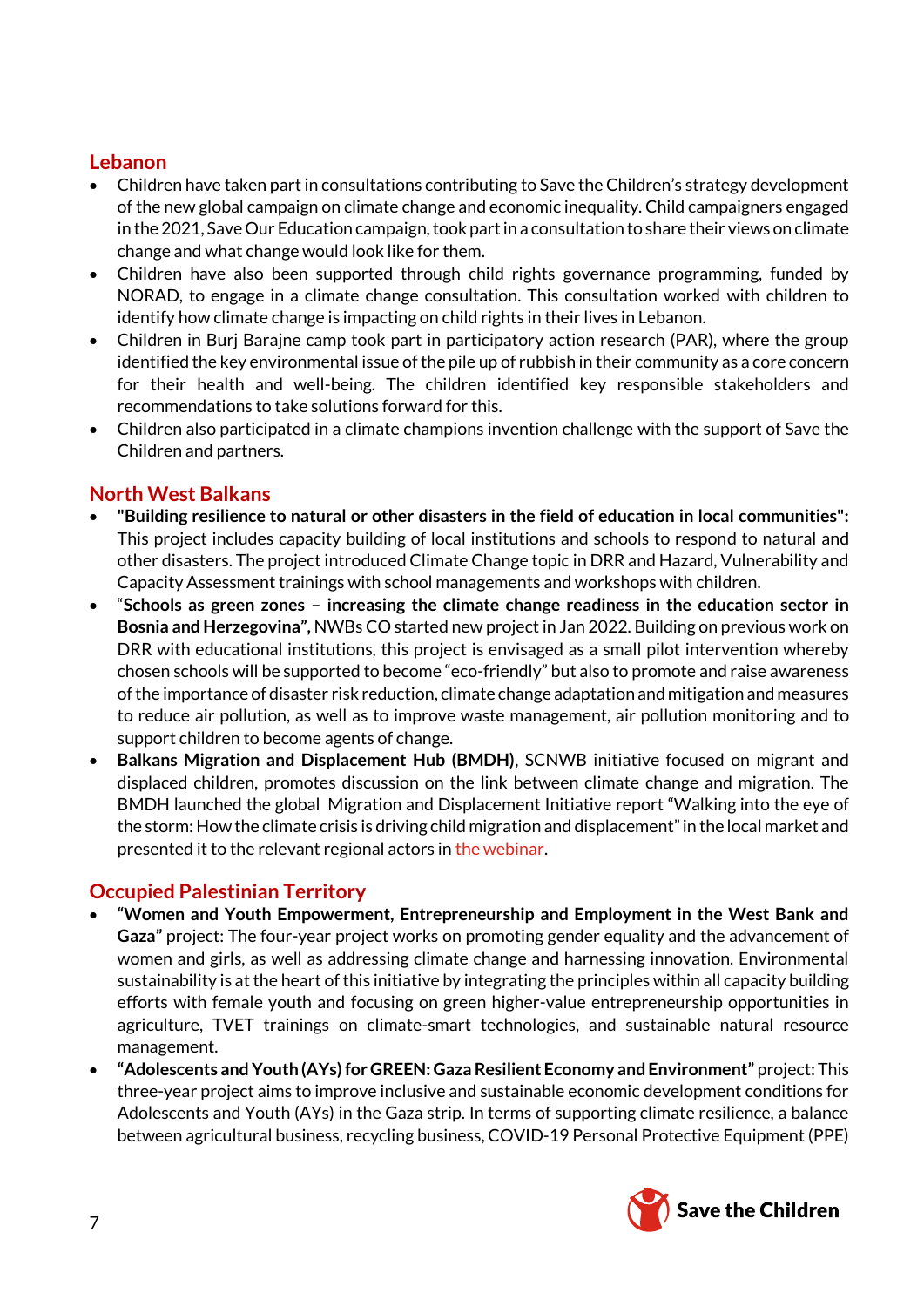production and other creative ideas is maintained and the businesses include green technologies such as Aquaponics, Hydroponics, hanging agriculture, climate-smart agriculture and urban agriculture, while in the field of various recycling businesses mainly plastic and general recycling.

#### **urkey**

- **"No Lost Generation" Project:** Youth committees organized discussions on protecting nature, environmental cleaning, forest fires and the children carried out awareness-raising activities and produced various materials on these issues.
- **"Community-based Child Protection systems strengthening in Esenyurt Project:** Awareness raising sessions about climate, environment, and protecting nature were conducted by the active participation of children and youth. The theme of climate change and its impact on earth occurred in child/youth club activities. Children produced materials, drew pictures about [the love of nature](https://www.youtube.com/watch?v=Z9SaIAHicJ4&t=17s) through their initiatives.
- **"Strengthening resilience among refugees, asylum seekers and vulnerable host community children, youth and their families**" **project:** In the frame of Social Cohesion and Recreational activities, workshops were organized with the participation of Turkish and Syrian women; the title of the workshop was upcycling of materials, which is linked to climate change.

### **Syria**

- Save the Children has responded through **WASH and Nutrition programming**, in addition to conducting research on the impacts of the water crisis on infant and young child feeding practices. This will be released in February 2022, with findings used in a press release.
- The SRO is also contributing to a forthcoming **hydroecological study** that seeks to evaluate the availability of groundwater, as a critical buffer to supply water.
- Programmatically, the CO has sharpened its focus on WASH and climate-related vulnerabilities both in camps as well as in communities. In North-East Syria, to off-set the impact of reduction in water levels that are in part due to the drought, the CO has retrofitted a water station in Raqqa to support around 60,000 people and reduce reliance on water trucking. In northern Syria, Save the Children has so far reached over 800,000 people with emergency WASH assistance since the start of the pandemic, including rehabilitating 18 communal water systems, distributing hygiene kits and promoting hygiene. In NWS, teams and partners have leveraged available funds and emergency stocks to respond to climate-linked flooding and the devastating impact it has had on children and families in the affected areas.



Jihane\*, 37 and her daughter Zaina\*, 6 in Al Hol camp, North East Syria